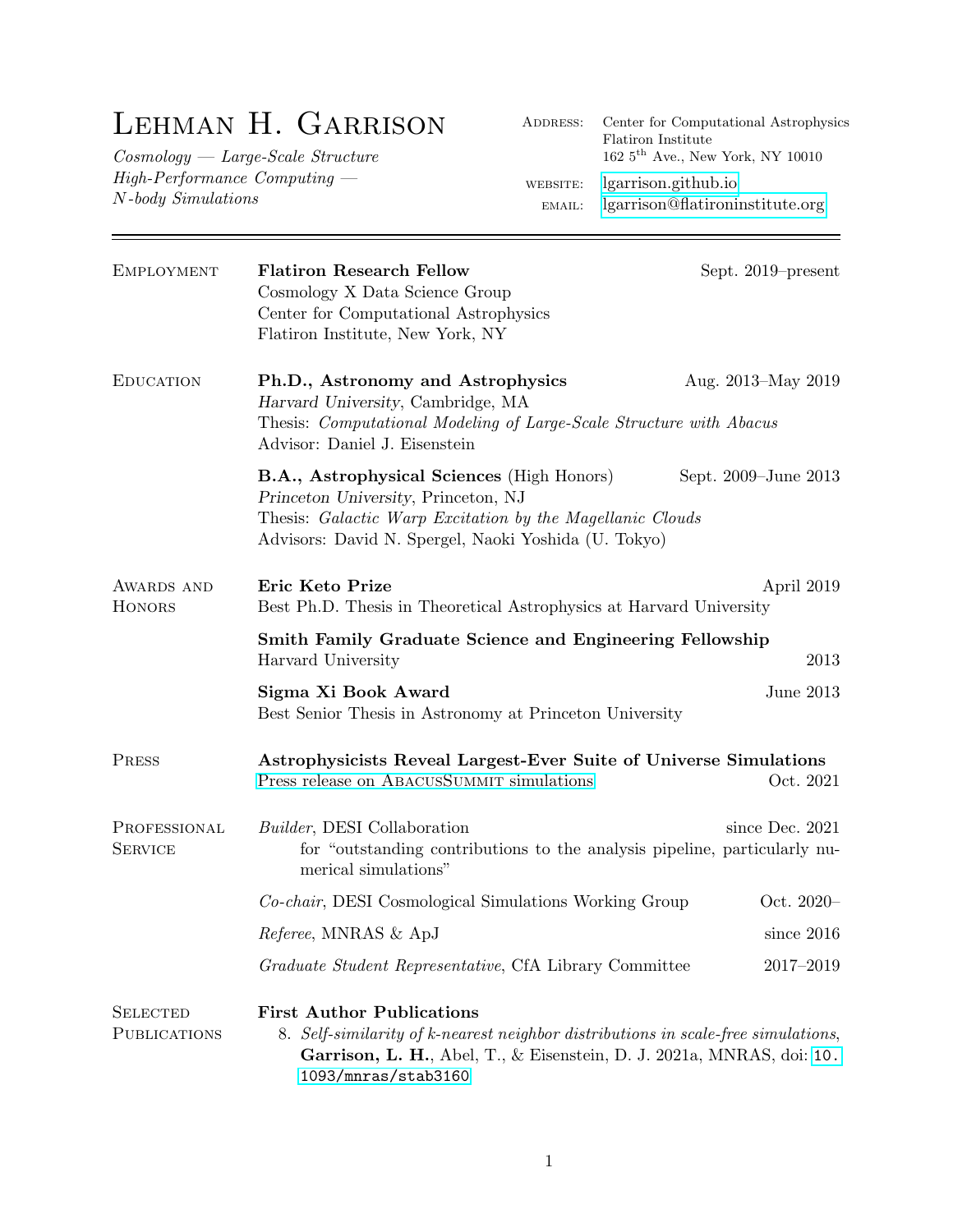- 7. The Abacus cosmological N-body code, Garrison, L. H., Eisenstein, D. J., Ferrer, D., Maksimova, N. A., & Pinto, P. A. 2021b, MNRAS, 508, 575, doi: [10.1093/mnras/stab2482](http://doi.org/10.1093/mnras/stab2482)
- 6. Good and proper: self-similarity of N-body simulations with proper force softening, Garrison, L. H., Joyce, M., & Eisenstein, D. J. 2021d, MN-RAS, 504, 3550, doi: [10.1093/mnras/stab1096](http://doi.org/10.1093/mnras/stab1096)
- 5. Checkpointing with cp: the POSIX Shared Memory System, Garrison, L. H., Eisenstein, D. J., & Maksimova, N. A. 2021c, NERSC First International Symposium on Checkpointing for Supercomputing, arXiv:2102.13140. <https://arxiv.org/abs/2102.13140>
- 4. Generating approximate halo catalogues for blind challenges in precision  $cosmology$ , Garrison, L. H., & Eisenstein, D. J. 2019, MNRAS, 485, 2407, doi: [10.1093/mnras/stz600](http://doi.org/10.1093/mnras/stz600)
- 3. A high-fidelity realization of the Euclid code comparison N-body simulation with Abacus, Garrison, L. H., Eisenstein, D. J., & Pinto, P. A. 2019, MNRAS, 485, 3370, doi: [10.1093/mnras/stz634](http://doi.org/10.1093/mnras/stz634)
- 2. The Abacus Cosmos: A Suite of Cosmological N-body Simulations, Garrison, L. H., Eisenstein, D. J., Ferrer, D., et al. 2018, ApJS, 236, 43, doi: [10.3847/1538-4365/aabfd3](http://doi.org/10.3847/1538-4365/aabfd3)
- 1. Improving initial conditions for cosmological N-body simulations, Garrison, L. H., Eisenstein, D. J., Ferrer, D., Metchnik, M. V., & Pinto, P. A. 2016, MNRAS, 461, 4125, doi: [10.1093/mnras/stw1594](http://doi.org/10.1093/mnras/stw1594)

## Contributing Author Publications

- 17. The halo light cone catalogues of ABACUSSUMMIT, Hadzhiyska, B., Garrison, L. H., Eisenstein, D., & Bose, S. 2021, MNRAS, doi: [10.](http://doi.org/10.1093/mnras/stab3066) [1093/mnras/stab3066](http://doi.org/10.1093/mnras/stab3066)
- 16. ABACUSHOD: A highly efficient extended multi-tracer HOD framework and its application to BOSS and  $eBOSS$  data, Yuan, S., Garrison, L. H., Hadzhiyska, B., Bose, S., & Eisenstein, D. J. 2021, MNRAS, doi: [10.1093/](http://doi.org/10.1093/mnras/stab3355) [mnras/stab3355](http://doi.org/10.1093/mnras/stab3355)
- 15. Constructing high-fidelity halo merger trees in AbacusSummit, Bose, S., Eisenstein, D. J., Hadzhiyska, B., Garrison, L. H., & Yuan, S. 2021, submitted, arXiv:2110.11409. <https://arxiv.org/abs/2110.11409>
- 14. COMPASO: A new halo finder for competitive assignment to spherical overdensities, Hadzhiyska, B., Eisenstein, D., Bose, S., Garrison, L. H., & Maksimova, N. 2022, MNRAS, 509, 501, doi: [10.1093/mnras/stab2980](http://doi.org/10.1093/mnras/stab2980)
- 13. AbacusSummit: A Massive Set of High-Accuracy, High-Resolution N-Body Simulations, Maksimova, N. A., Garrison, L. H., Eisenstein, D. J., et al. 2021, MNRAS, doi: [10.1093/mnras/stab2484](http://doi.org/10.1093/mnras/stab2484)
- 12. Accuracy of power spectrum measurements in dissipationless cosmological  $simulations$ , Maleubre, S., Eisenstein, D., Garrison, L. H., & Joyce, M. 2021, submitted, arXiv:2109.04397. [https://arxiv.org/abs/2109.](https://arxiv.org/abs/2109.04397) [04397](https://arxiv.org/abs/2109.04397)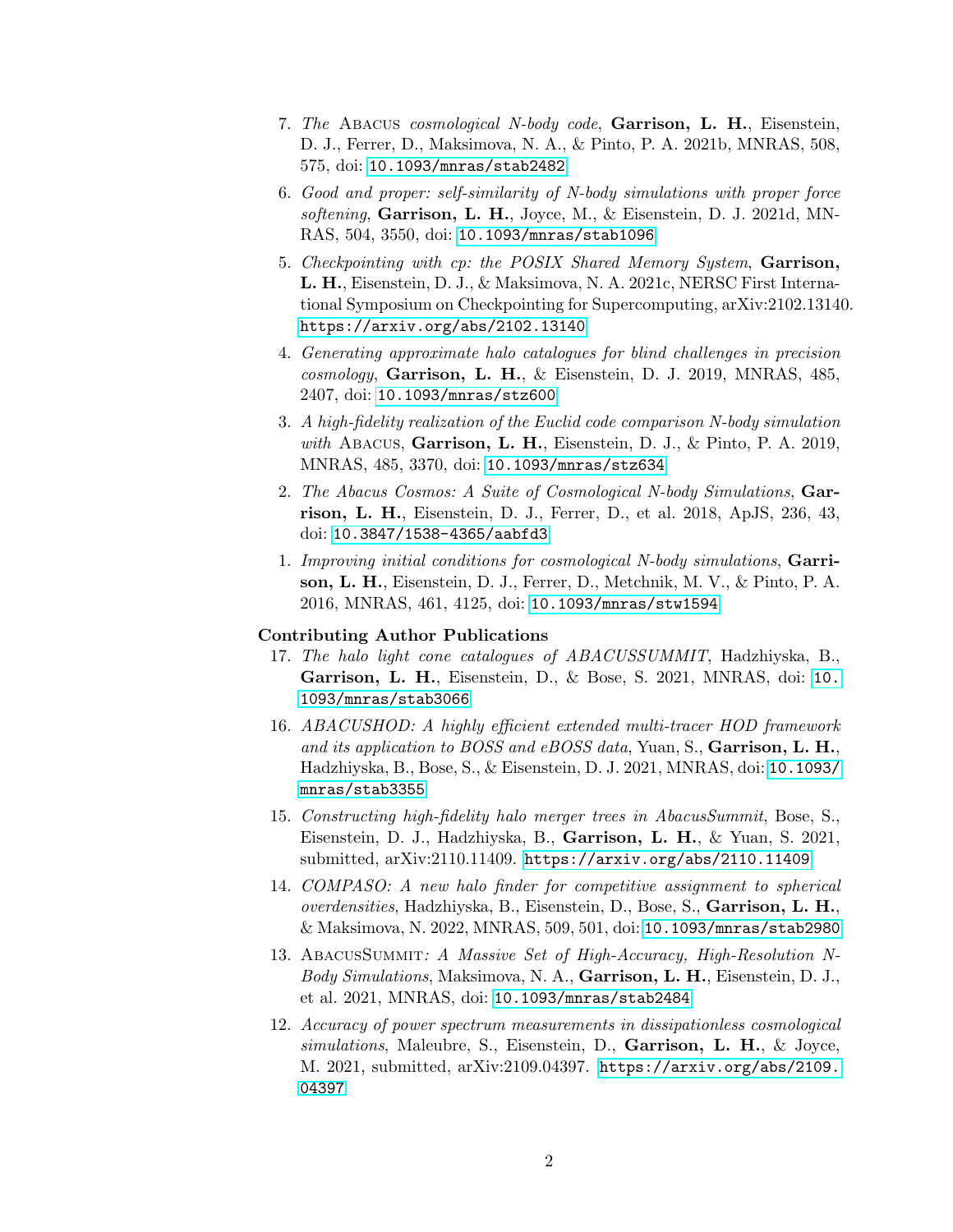- 11. Testing dark matter halo properties using self-similarity, Leroy, M., Garrison, L., Eisenstein, D., Joyce, M., & Maleubre, S. 2021, MNRAS, 501, 5064, doi: [10.1093/mnras/staa3435](http://doi.org/10.1093/mnras/staa3435)
- 10. Quantifying resolution in cosmological N-body simulations using self-similarity, Joyce, M., Garrison, L., & Eisenstein, D. 2021, MNRAS, 501, 5051, doi: [10.1093/mnras/staa3434](http://doi.org/10.1093/mnras/staa3434)
- 9. CORREUNC a suite of blazing fast correlation functions on the CPU, Sinha, M., & Garrison, L. H. 2020, MNRAS, 491, 3022, doi: [10.1093/](http://doi.org/10.1093/mnras/stz3157) [mnras/stz3157](http://doi.org/10.1093/mnras/stz3157)
- 8. Cosmology with galaxy-galaxy lensing on non-perturbative scales: emulation method and application to BOSS LOWZ, Wibking, B. D., Weinberg, D. H., Salcedo, A. N., et al. 2020, MNRAS, 492, 2872, doi: [10.1093/](http://doi.org/10.1093/mnras/stz3423) [mnras/stz3423](http://doi.org/10.1093/mnras/stz3423)
- 7. A Hybrid Deep Learning Approach to Cosmological Constraints from Galaxy Redshift Surveys, Ntampaka, M., Eisenstein, D. J., Yuan, S., & Garrison, L. H. 2020, ApJ, 889, 151, doi: [10.3847/1538-4357/ab5f5e](http://doi.org/10.3847/1538-4357/ab5f5e)
- 6. KELT-24b: A 5M <sup>J</sup> Planet on a 5.6 day Well-aligned Orbit around the Young  $V = 8.3$  F-star HD 93148, Rodriguez, J. E., Eastman, J. D., Zhou, G., et al. 2019, AJ, 158, 197, doi: [10.3847/1538-3881/ab4136](http://doi.org/10.3847/1538-3881/ab4136)
- 5. CORRFUNC: Blazing fast correlation functions with AVX512F SIMD In*trinsics*, Sinha, M., & Garrison, L. H. 2019, 3, doi: [10.1007/978-981-13-](http://doi.org/10.1007/978-981-13-7729-7_1)7729-7 [1](http://doi.org/10.1007/978-981-13-7729-7_1)
- 4. Emulating galaxy clustering and galaxy-galaxy lensing into the deeply nonlinear regime: methodology, information, and forecasts, Wibking, B. D., Salcedo, A. N., Weinberg, D. H., et al. 2019, MNRAS, 484, 989, doi: [10.](http://doi.org/10.1093/mnras/sty2258) [1093/mnras/sty2258](http://doi.org/10.1093/mnras/sty2258)
- 3. Testing the Detection Significance on the Large-scale Structure by a JWST Deep Field Survey, Zhang, H., Eisenstein, D. J., Garrison, L. H., & Ferrer, D. W. 2019, ApJ, 875, 132, doi: [10.3847/1538-4357/ab1268](http://doi.org/10.3847/1538-4357/ab1268)
- 2. Exploring the squeezed three-point galaxy correlation function with generalized halo occupation distribution models, Yuan, S., Eisenstein, D. J., & Garrison, L. H. 2018, MNRAS, 478, 2019, doi: [10.1093/mnras/sty1089](http://doi.org/10.1093/mnras/sty1089)
- 1. Using galaxy pairs to investigate the three-point correlation function in the squeezed limit, Yuan, S., Eisenstein, D. J., & Garrison, L. H. 2017, MNRAS, 472, 577, doi: [10.1093/mnras/stx2032](http://doi.org/10.1093/mnras/stx2032)

| OUTREACH | <i>Mentor</i> , CUNY Hackathon<br>- Supported weekend hackathon teams at the City University of New York                                         | Jan. 2021 |
|----------|--------------------------------------------------------------------------------------------------------------------------------------------------|-----------|
|          | <i>Comedian</i> , Science Riot/New York Academy of Sciences<br>- Wrote and delivered a short stand-up comedy routine about N-body cos-<br>mology | July 2020 |
|          | <i>Observer</i> , Harvard Observing Project                                                                                                      | 2014–2019 |